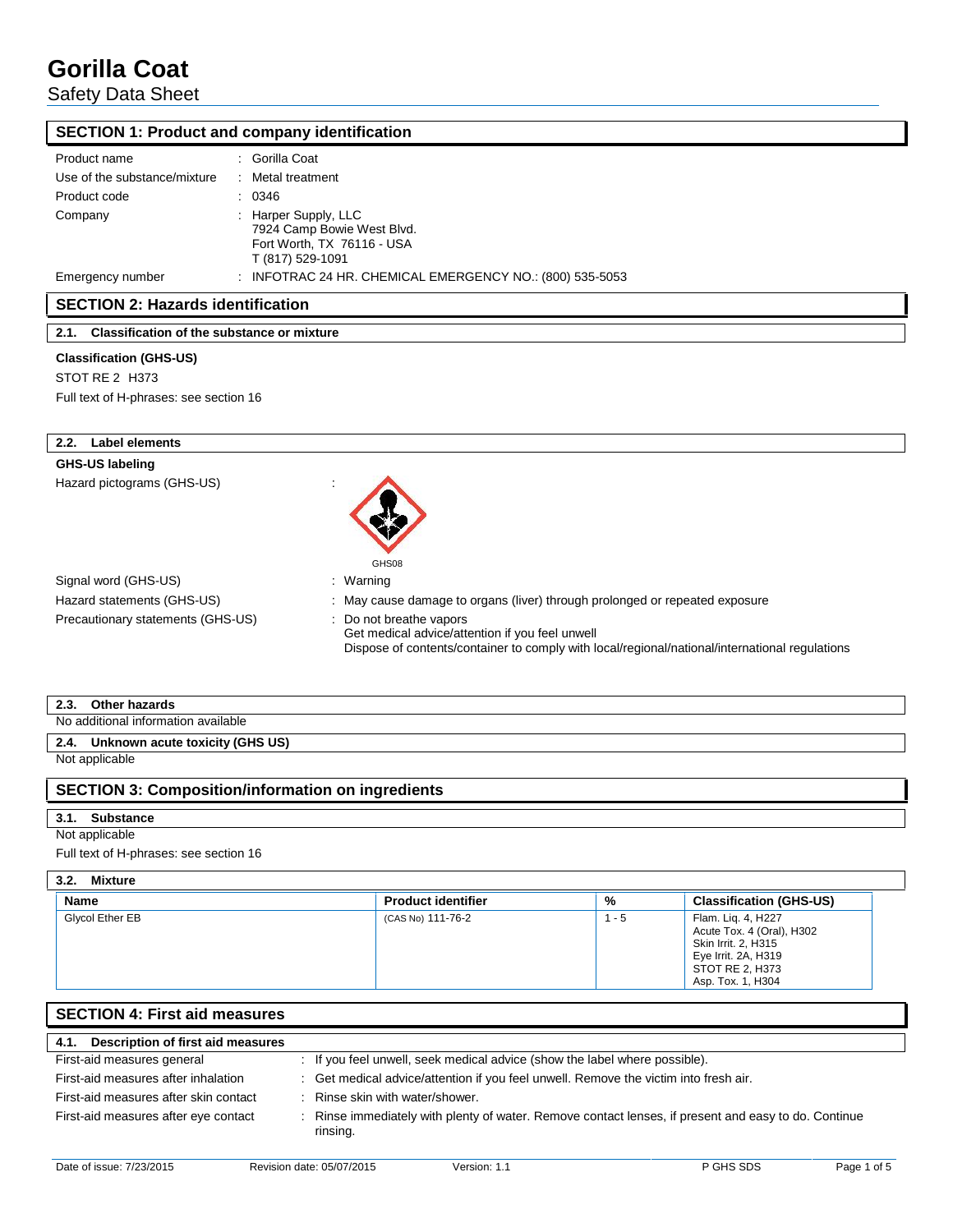# Safety Data Sheet

| First-aid measures after ingestion                                                                             | Rinse mouth with water. Do NOT induce vomiting.                                                                                                                                                                                                                     |  |  |  |  |
|----------------------------------------------------------------------------------------------------------------|---------------------------------------------------------------------------------------------------------------------------------------------------------------------------------------------------------------------------------------------------------------------|--|--|--|--|
| 4.2. Most important symptoms and effects, both acute and delayed                                               |                                                                                                                                                                                                                                                                     |  |  |  |  |
| Symptoms/injuries                                                                                              | : May cause damage to organs (liver) through prolonged or repeated exposure.                                                                                                                                                                                        |  |  |  |  |
| Symptoms/injuries after inhalation                                                                             | None under normal use.                                                                                                                                                                                                                                              |  |  |  |  |
| Symptoms/injuries after skin contact                                                                           | Repeated exposure to this material can result in absorption through skin causing significant health<br>hazard.                                                                                                                                                      |  |  |  |  |
| Symptoms/injuries after eye contact                                                                            | Direct contact with the eyes is likely irritating.                                                                                                                                                                                                                  |  |  |  |  |
| Symptoms/injuries after ingestion                                                                              | : Abdominal pain.                                                                                                                                                                                                                                                   |  |  |  |  |
| 4.3. Indication of any immediate medical attention and special treatment needed                                |                                                                                                                                                                                                                                                                     |  |  |  |  |
| Treat symptomatically.                                                                                         |                                                                                                                                                                                                                                                                     |  |  |  |  |
| <b>SECTION 5: Firefighting measures</b>                                                                        |                                                                                                                                                                                                                                                                     |  |  |  |  |
| 5.1. Extinguishing media                                                                                       |                                                                                                                                                                                                                                                                     |  |  |  |  |
| Suitable extinguishing media                                                                                   | : All extinguishing media allowed.                                                                                                                                                                                                                                  |  |  |  |  |
| Special hazards arising from the substance or mixture<br>5.2.                                                  |                                                                                                                                                                                                                                                                     |  |  |  |  |
| Reactivity                                                                                                     | : Upon combustion: CO and CO2 are formed.                                                                                                                                                                                                                           |  |  |  |  |
| 5.3. Advice for firefighters                                                                                   |                                                                                                                                                                                                                                                                     |  |  |  |  |
| Firefighting instructions                                                                                      | : Exercise caution when fighting any chemical fire. Use water spray or fog for cooling exposed                                                                                                                                                                      |  |  |  |  |
| Protection during firefighting                                                                                 | containers. Take account of environmentally hazardous firefighting water.<br>Do not enter fire area without proper protective equipment, including respiratory protection.                                                                                          |  |  |  |  |
|                                                                                                                |                                                                                                                                                                                                                                                                     |  |  |  |  |
| <b>SECTION 6: Accidental release measures</b>                                                                  |                                                                                                                                                                                                                                                                     |  |  |  |  |
| 6.1. Personal precautions, protective equipment and emergency procedures                                       |                                                                                                                                                                                                                                                                     |  |  |  |  |
| General measures                                                                                               | : Isolate from fire, if possible, without unnecessary risk.                                                                                                                                                                                                         |  |  |  |  |
| 6.1.1. For non-emergency personnel                                                                             |                                                                                                                                                                                                                                                                     |  |  |  |  |
| Protective equipment                                                                                           | : Protective goggles. Gloves. Protective clothing.                                                                                                                                                                                                                  |  |  |  |  |
| <b>Emergency procedures</b>                                                                                    | Evacuate unnecessary personnel. Avoid contact with skin, eyes and clothing. Ventilate spillage area.                                                                                                                                                                |  |  |  |  |
| 6.1.2. For emergency responders                                                                                |                                                                                                                                                                                                                                                                     |  |  |  |  |
| Protective equipment                                                                                           | Equip cleanup crew with proper protection.                                                                                                                                                                                                                          |  |  |  |  |
| <b>Emergency procedures</b>                                                                                    | : Stop leak if safe to do so. Stop release. Ventilate area.                                                                                                                                                                                                         |  |  |  |  |
|                                                                                                                |                                                                                                                                                                                                                                                                     |  |  |  |  |
| 6.2. Environmental precautions<br>Avoid release to the environment. Prevent entry to sewers and public waters. |                                                                                                                                                                                                                                                                     |  |  |  |  |
|                                                                                                                |                                                                                                                                                                                                                                                                     |  |  |  |  |
| 6.3. Methods and material for containment and cleaning up                                                      |                                                                                                                                                                                                                                                                     |  |  |  |  |
| For containment                                                                                                | : Contain released substance, pump into suitable containers.                                                                                                                                                                                                        |  |  |  |  |
| Methods for cleaning up                                                                                        | This material and its container must be disposed of in a safe way, and as per local legislation.                                                                                                                                                                    |  |  |  |  |
| Reference to other sections<br>6.4.                                                                            |                                                                                                                                                                                                                                                                     |  |  |  |  |
| No additional information available                                                                            |                                                                                                                                                                                                                                                                     |  |  |  |  |
| <b>SECTION 7: Handling and storage</b>                                                                         |                                                                                                                                                                                                                                                                     |  |  |  |  |
| 7.1. Precautions for safe handling                                                                             |                                                                                                                                                                                                                                                                     |  |  |  |  |
| Precautions for safe handling                                                                                  | Comply with the legal requirements. Do not handle until all safety precautions have been read and<br>understood. Use personal protective equipment as required. Do not eat, drink or smoke when using<br>this product. Do not get in eyes, on skin, or on clothing. |  |  |  |  |
| Hygiene measures                                                                                               | : Wash thoroughly after handling. Wash contaminated clothing before reuse.                                                                                                                                                                                          |  |  |  |  |
| Conditions for safe storage, including any incompatibilities<br>7.2.                                           |                                                                                                                                                                                                                                                                     |  |  |  |  |
| <b>Technical measures</b>                                                                                      | : Comply with applicable regulations.                                                                                                                                                                                                                               |  |  |  |  |
| Storage conditions                                                                                             | Keep container closed when not in use. Keep only in original container.                                                                                                                                                                                             |  |  |  |  |
| Storage area                                                                                                   | Meet the legal requirements. Store in a cool area. Store in a well-ventilated place.                                                                                                                                                                                |  |  |  |  |
| Special rules on packaging                                                                                     | meet the legal requirements.                                                                                                                                                                                                                                        |  |  |  |  |
|                                                                                                                |                                                                                                                                                                                                                                                                     |  |  |  |  |

## **SECTION 8: Exposure controls/personal protection**

**8.1. Control parameters**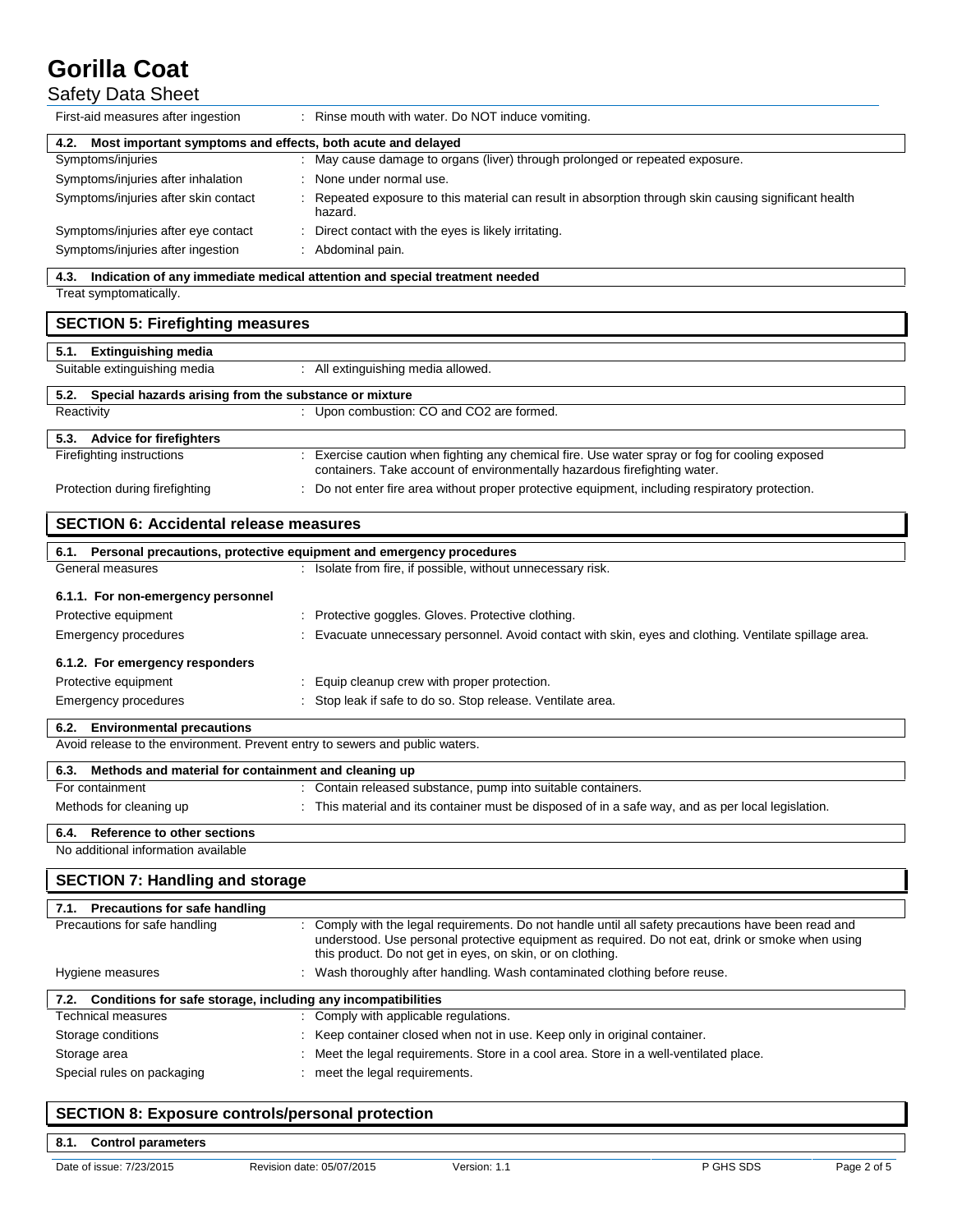## Safety Data Sheet

### **8.2. Exposure controls**

Personal protective equipment : Gloves. Safety glasses. Protective clothing. Use appropriate personal protective equipment when risk assessment indicates this is necessary.



## **SECTION 9: Physical and chemical properties**

| 9.1.<br>Information on basic physical and chemical properties |                         |  |  |  |  |  |
|---------------------------------------------------------------|-------------------------|--|--|--|--|--|
| Physical state                                                | Liquid                  |  |  |  |  |  |
| Appearance                                                    | Beige, opaque emulsion. |  |  |  |  |  |
| Odor                                                          | <b>Bland odor</b>       |  |  |  |  |  |
| Odor threshold                                                | No data available       |  |  |  |  |  |
| рH                                                            | $1.5 - 2.5$             |  |  |  |  |  |
| Melting point                                                 | No data available       |  |  |  |  |  |
| Freezing point                                                | No data available       |  |  |  |  |  |
| Boiling point                                                 | No data available       |  |  |  |  |  |
| Flash point                                                   | > 200 °F                |  |  |  |  |  |
| Relative evaporation rate (butyl acetate=1)                   | No data available       |  |  |  |  |  |
| Flammability (solid, gas)                                     | No data available       |  |  |  |  |  |
| <b>Explosion limits</b>                                       | No data available       |  |  |  |  |  |
| <b>Explosive properties</b>                                   | No data available       |  |  |  |  |  |
| Oxidizing properties                                          | No data available       |  |  |  |  |  |
| Vapor pressure                                                | No data available       |  |  |  |  |  |
| Relative density                                              | No data available       |  |  |  |  |  |
| Relative vapor density at 20 °C                               | No data available       |  |  |  |  |  |
| Specific gravity / density                                    | $1.13$ g/ml             |  |  |  |  |  |
| Solubility                                                    | Soluble in water.       |  |  |  |  |  |
| Log Pow                                                       | No data available       |  |  |  |  |  |
| Log Kow                                                       | No data available       |  |  |  |  |  |
| Auto-ignition temperature                                     | No data available       |  |  |  |  |  |
| Decomposition temperature                                     | No data available       |  |  |  |  |  |
| Viscosity                                                     | No data available       |  |  |  |  |  |
| Viscosity, kinematic                                          | No data available       |  |  |  |  |  |
| Viscosity, dynamic                                            | No data available       |  |  |  |  |  |
| VOC content                                                   | $\leq$ <= 3 %           |  |  |  |  |  |
|                                                               |                         |  |  |  |  |  |

## **SECTION 10: Stability and reactivity**

## **10.1. Reactivity**

Upon combustion: CO and CO2 are formed.

### **10.2. Chemical stability**

### No additional information available

## **10.3. Possibility of hazardous reactions**

Refer to section 10.1 on Reactivity.

### **10.4. Conditions to avoid**

No additional information available

#### **10.5. Incompatible materials**

No additional information available

### **10.6. Hazardous decomposition products**

Under normal conditions of storage and use, hazardous decomposition products should not be produced.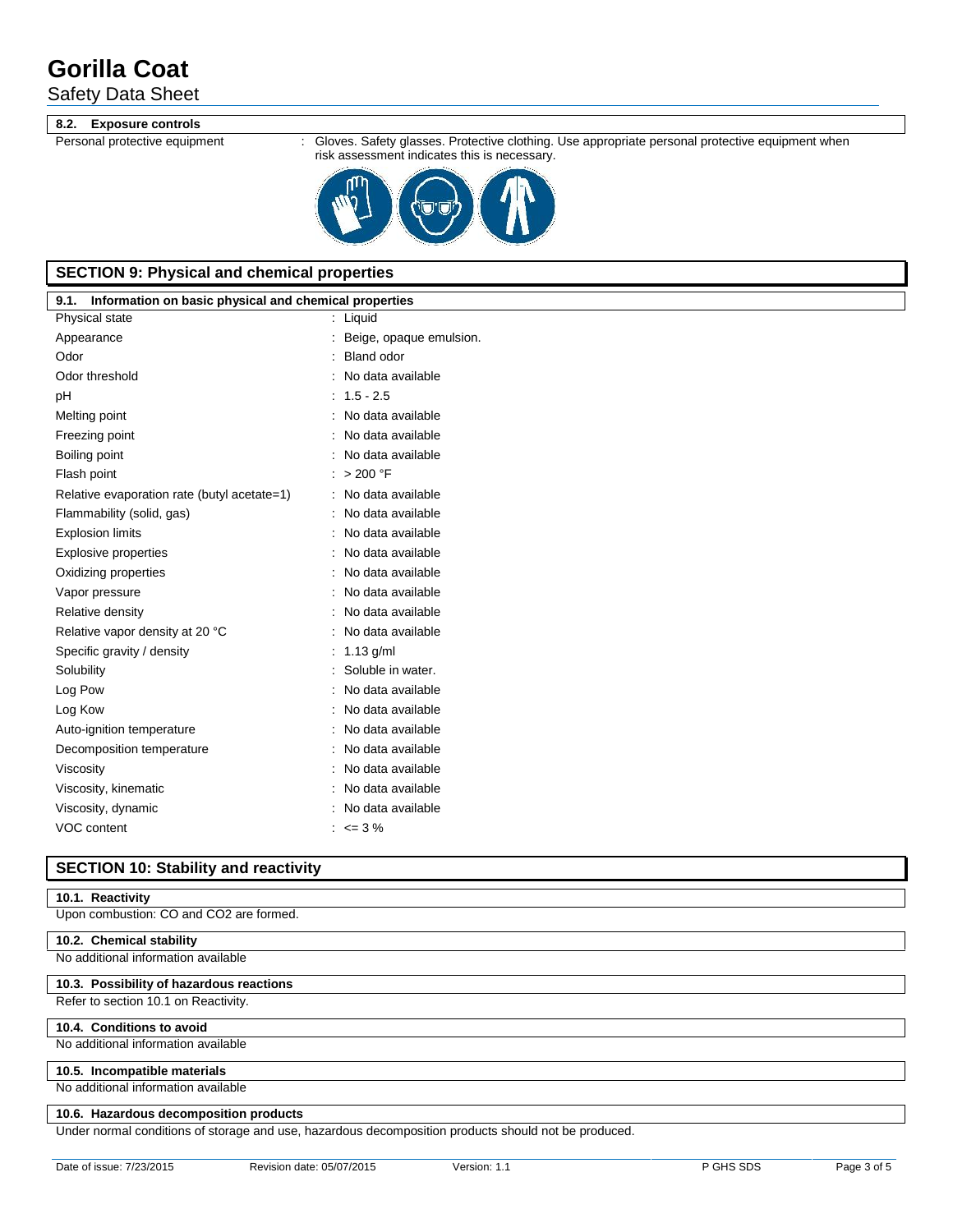Safety Data Sheet

## **SECTION 11: Toxicological information**

## **11.1. Information on toxicological effects**

| Acute toxicity                                                    | Not classified                                                                                                 |
|-------------------------------------------------------------------|----------------------------------------------------------------------------------------------------------------|
| <b>Glycol Ether EB (111-76-2)</b>                                 |                                                                                                                |
| LD50 oral rat                                                     | 1300 mg/kg                                                                                                     |
| LD50 dermal rat                                                   | > 2000 mg/kg                                                                                                   |
| ATE CLP (oral)                                                    | 1300.000 mg/kg body weight                                                                                     |
| ATE CLP (dermal)                                                  | 1100.000 mg/kg body weight                                                                                     |
| ATE CLP (dust, mist)                                              | 1.500 mg/l/4h                                                                                                  |
| Skin corrosion/irritation                                         | Not classified                                                                                                 |
|                                                                   | pH: 1.5 - 2.5                                                                                                  |
| Serious eye damage/irritation                                     | Not classified                                                                                                 |
|                                                                   | pH: 1.5 - 2.5                                                                                                  |
| Respiratory or skin sensitization                                 | Not classified                                                                                                 |
| Germ cell mutagenicity                                            | Not classified                                                                                                 |
| Carcinogenicity                                                   | Not classified                                                                                                 |
| <b>Glycol Ether EB (111-76-2)</b>                                 |                                                                                                                |
| IARC group                                                        | 3 - Not Classifiable                                                                                           |
| Reproductive toxicity                                             | Not classified                                                                                                 |
| Specific target organ toxicity (single exposure) : Not classified |                                                                                                                |
| Specific target organ toxicity (repeated<br>exposure)             | : May cause damage to organs (liver) through prolonged or repeated exposure.                                   |
| <b>Glycol Ether EB (111-76-2)</b>                                 |                                                                                                                |
| LOAEL (oral, rat, 90 days)                                        | 69 mg/kg bodyweight/day Target organ: liver                                                                    |
| NOAEL (dermal,rat/rabbit,90 days)                                 | 150 mg/kg bodyweight/day                                                                                       |
| Aspiration hazard                                                 | Not classified                                                                                                 |
| Symptoms/injuries after inhalation                                | None under normal use.                                                                                         |
| Symptoms/injuries after skin contact                              | Repeated exposure to this material can result in absorption through skin causing significant<br>health hazard. |
| Symptoms/injuries after eye contact                               | Direct contact with the eyes is likely irritating.                                                             |
| Symptoms/injuries after ingestion                                 | : Abdominal pain.                                                                                              |

## **SECTION 12: Ecological information**

### **12.1. Toxicity**

| Glycol Ether EB (111-76-2) |                                           |  |
|----------------------------|-------------------------------------------|--|
| LC50 fish 1                | 1474 mg/l Oncorhynchus mykiss             |  |
| EC50 Daphnia 1             | 100 mg/l Water flea                       |  |
| ErC50 (algae)              | 1840 mg/l Pseudokirchneriella subcapitata |  |
| NOEC chronic fish          | $> 100$ mg/l                              |  |
| NOEC chronic crustacea     | 100 mg/l daphnid                          |  |

## **12.2. Persistence and degradability**

No additional information available

## **12.3. Bioaccumulative potential**

No additional information available

## **SECTION 13: Disposal considerations**

#### **13.1. Waste treatment methods**

Waste treatment methods : Dispose of contents/container to comply with local/regional/national/international regulations.